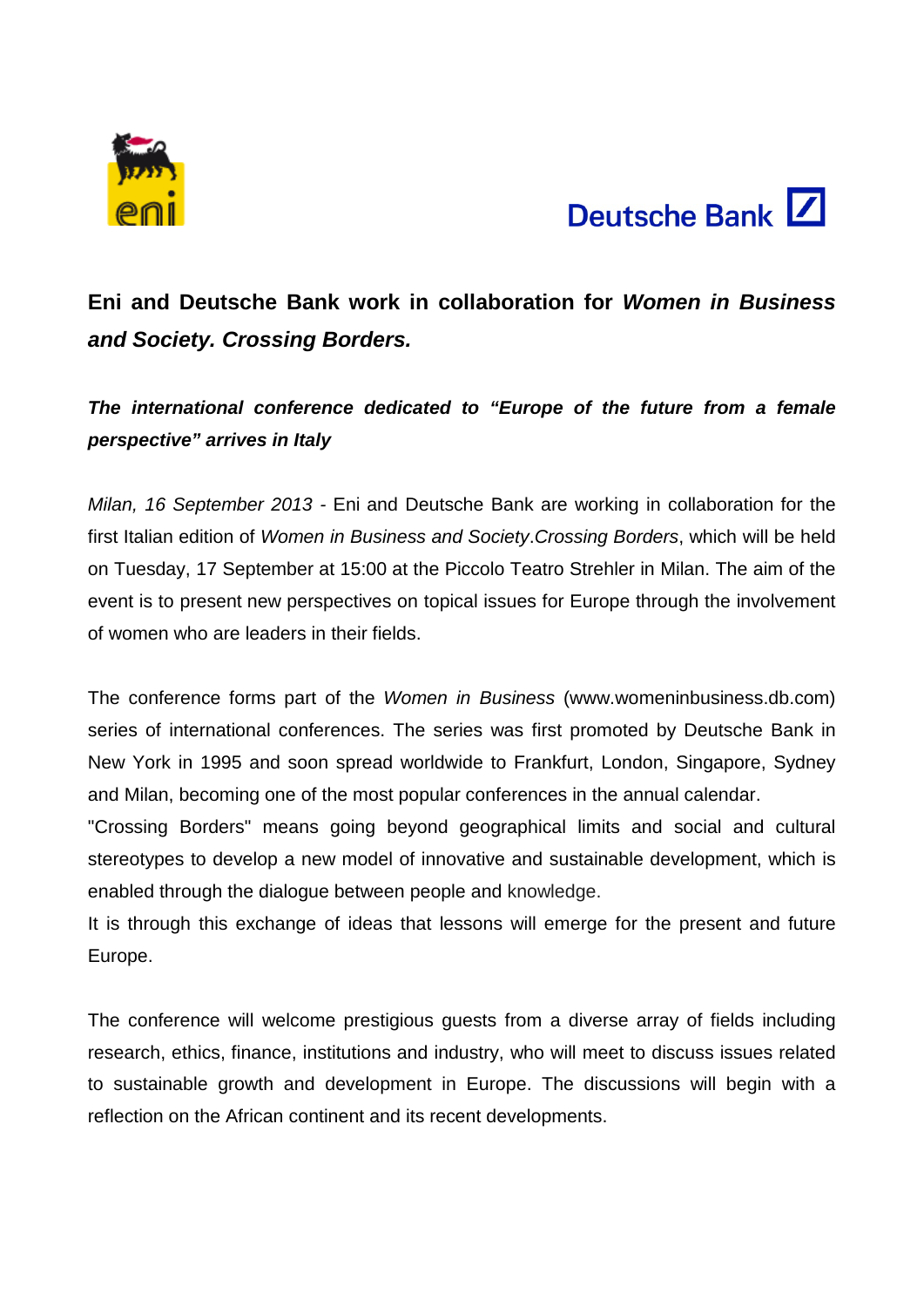Participants in the debate, moderated by Monica Maggioni of RAI News 24 Director, will include two interludes. The first part of the meeting will showcase three international speakers: Esperança Bias, Minister of Mineral Resources of Mozambique; Leymah Gbowee, Nobel Peace Prize winner in 2011; and Paolo Scaroni, CEO of Eni. The purpose of their speeches is to describe how Africa has grown in recent years and explain why Europe should look to it with interest.

Following this, there will be a discussion on Europe and the possibilities for sustainable growth. The debate will feature: Ilaria Capua, Director of the Department of Comparative Biomedical Sciences IZSVe; Sister Giuliana Galli, Member of the General Council of Compagnia di San Paolo; Lucrezia Reichlin, Professor and Director of the Department of Economics at the London Business School; Paola Severino, Professor of Criminal Law, Lawyer and former Minister of Justice; Veronica Squinzi, Head of Internationalisation and Development at the Mapei Group; and Flavio Valeri, Chief Country Officer of Deutsche Bank in Italy.

Paolo Scaroni commented: "We have been involved with Africa for many years, a continent we believe is full of potential and has a prosperous future: together we have developed a path that we continue down with optimism and confidence, leveraging the energy of women and men. Eni's commitment to diversity involves enhancing talent and expertise to ensure opportunities are available to all. Excellence therefore has the scope to go beyond the boundaries of physical borders, gender and culture".

Deutsche Bank is also actively engaged in the promotion of a diversity-oriented corporate culture in Italy. With the support of the European Diversity Council, of which Flavio Valeri, Chief Country Officer of Deutsche Bank Italy is a member, the Institute promotes initiatives aimed at employees and customers with a view to enhancing diversity as a factor of innovation and wealth creation for the company.

Speaking of Women in Business and Society, Flavio Valeri says: "We are proud to have brought the conference "Women in Business" to Italy for the first time, alongside an exceptional partner of the calibre of Eni. This shows, on the one hand, the importance of diversity for our Institute and, on the other, our constant efforts in promoting initiatives that enhance Italy and the role that this country plays within the Group as a whole".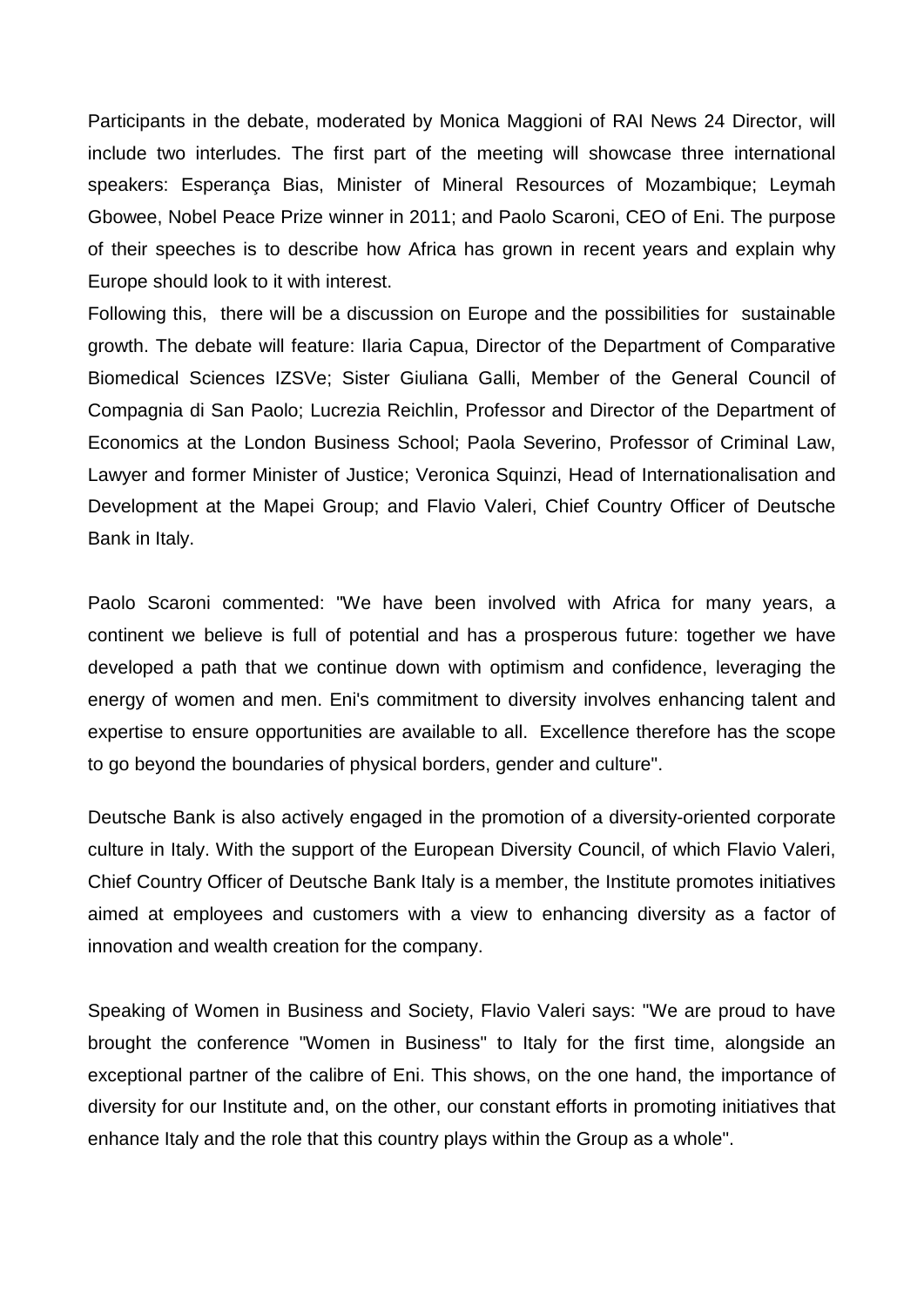## *Women in Business and Society*

*Tuesday, 17 September 2013, 15:00 Piccolo Teatro Strehler – Largo Greppi 1, Milan*

[www.wbsitaly.com](http://www.wbsitaly.com/)

[eni.com](http://eni.com/)

Follow us on twitter: #wbsitaly

For more information:

#### **Eni**

Press Office: Tel. +39.0252031875 – +39.0659822030 Freephone number for shareholders (from Italy): 800940924 Freephone number for shareholders (from abroad): +39.800 11 22 34 56 Switchboard: +39.0659821 [ufficio.stampa@eni.com](mailto:ufficio.stampa@eni.com) [segreteriasocietaria.azionisti@eni.com](mailto:segreteriasocietaria.azionisti@eni.com) [investor.relations@eni.com](mailto:investor.relations@eni.com) [Website:](https://twitter.com/) [www.eni.com](http://www.eni.com/) Segui @eni

### **Deutsche Bank**

Vincenzo Galimi – Head of Communications & CSR Italy Tel. +39 02 40244793 Mobile +39 335 250131 [vincenzo.galimi@db.com](mailto:vincenzo.galimi@db.com)

Francesca Baldussi – Press Office Tel. +39 02 40243218. Mobile +39 335 8302953 [francesca.baldussi@db.com](mailto:francesca.baldussi@db.com)

Website: [www.db.com/italy](http://www.db.com/italy)

Follow Deutsche Bank on Twitter: @deutschebankIT